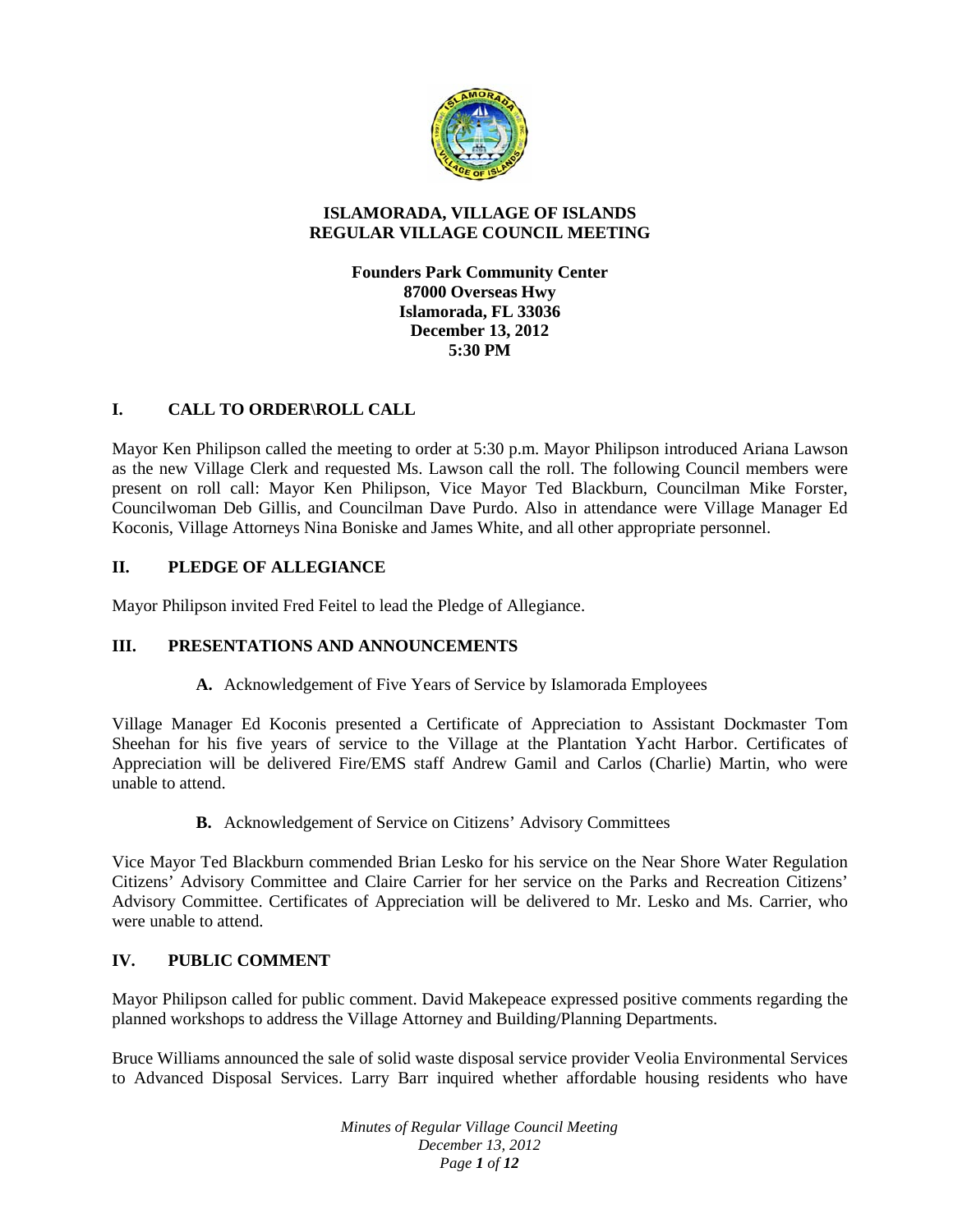already paid for their sewer connection hookup would be reimbursed. Ron Levy requested Council consider conducting a cost benefit analysis regarding continued operation of the existing North Plantation Key Wastewater Treatment Plant to utilize the reuse water to irrigate Founders Park and amendment of the wastewater Design, Build, Operate agreement to allow residents in need of grinder pumps to obtain installation services directly from Reynolds rather than independent contractors. Jim Bellizzi inquired whether Village staff has applied for FEMA grant funds to bury utility lines or investigated the possibility of applying for Small County Road Assistance Program funds. Mayor Philipson stated that he would inquire with staff whether any actions had been taken.

## **V. AGENDA: Request for Deletion / Emergency Additions**

Councilman Purdo announced the appointment of Debbie Shonyo to the Landscape Advisory Committee, and he wished a happy birthday to Mr. Irving Eyster. Councilman Purdo thanked the Islamorada Chamber of Commerce for an event they sponsored the prior Friday as well as John Sutter and staff for support provided at the event. Councilman Purdo also thanked Bruce Williams for his recent satisfactory response to a complaint regarding solid waste services.

Councilman Forster announced the appointment of Travis Yednak to the Ad Hoc Land Acquisition Advisory Committee.

Mayor Philipson thanked Councilman Purdo for his attendance and participation in the Leadership Monroe County session on December 7, 2012.

Mayor Philipson and Councilman Forster requested that the Presentation by the Water Quality Improvement Citizens' Advisory Committee Chair David Makepeace be moved up in the agenda from its original placement in Mayor/Council Communications to directly follow the Wastewater Matters Monthly Project Report (Tab 1).

## **VI. CITIZENS' ADVISORY COMMITTEE UPDATES**

No Citizens' Advisory Committee updates were presented.

#### **VII. VILLAGE MANAGER REPORTS AND UPDATES**

#### **A. Status Update on Noise Ordinance Amendments**

Village Manager Koconis reported that staff has reviewed the scope of other municipalities' noise ordinances, discussed effectiveness with other municipalities and determined that the main difference between ordinances is the utilization of a "plainly audible" versus decibel means of measuring noise. Mr. Koconis requested direction from Council regarding any proposed changes to the existing ordinance.

Councilman Forster inquired whether the staff looked at the City of Marathon and City of Key West noise ordinances. Mr. Koconis stated that while Monroe County is considering switching from plainly audible to a hybrid method, the Sheriff's Office expressed the opinion that a plainly audible method is the preferred method with regard to enforcement. Councilwoman Gillis suggested amending the existing ordinance to simply include daytime noise restrictions. Discussion ensued regarding enforcement concerns.

Mayor Philipson called for public comment. Jim Bellizzi suggested reviewing noise level restrictions for vessels in the Florida Statutes. David Law relayed the circumstances of a recent noise incident that affected his residence and suggested that the ordinance be amended to provide for a tool by which law enforcement can measure noise.

> *Minutes of Regular Village Council Meeting December 13, 2012 Page 2 of 12*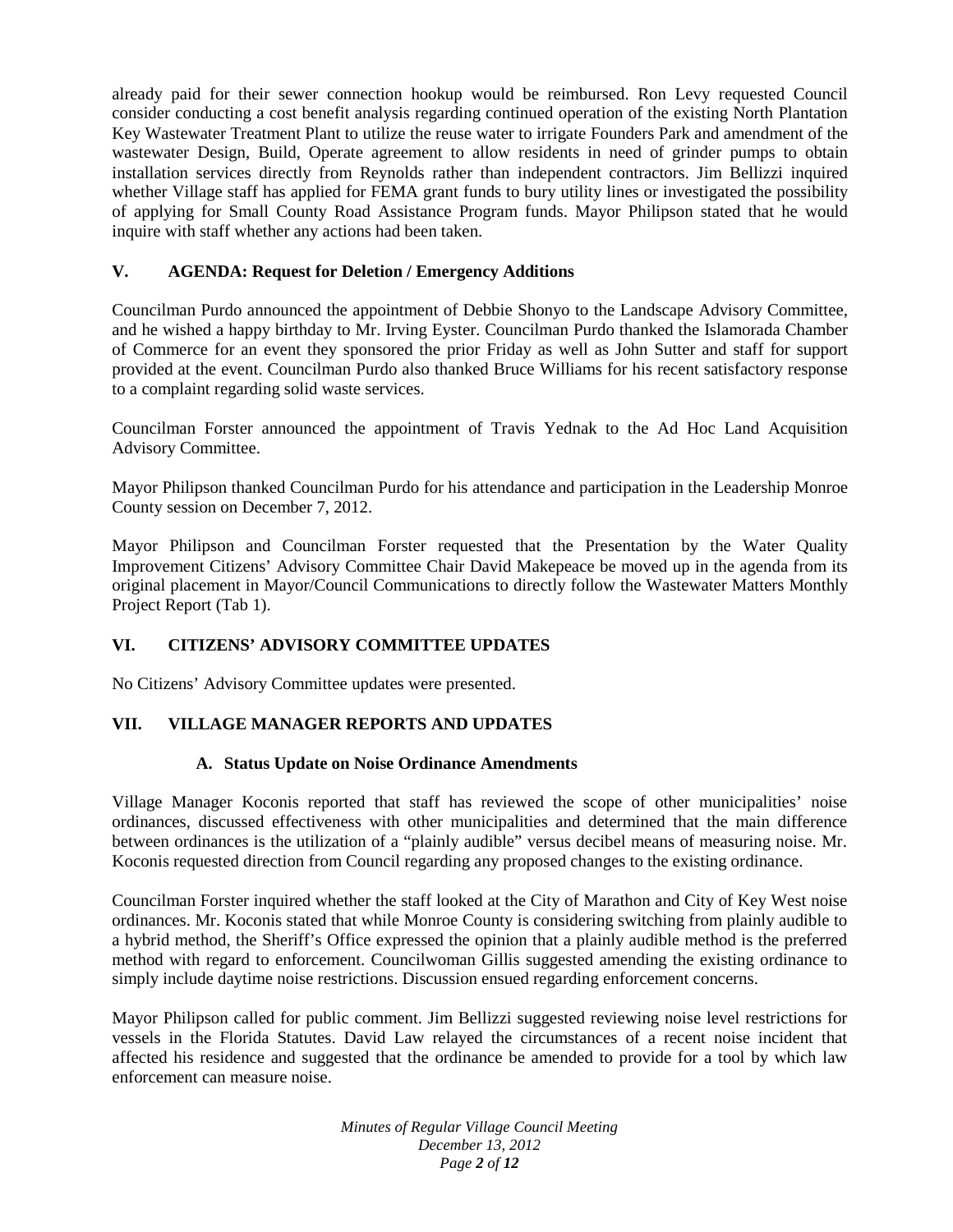### **B. Status Update Regarding U.S. 1 Transportation Concurrency**

Village Manager Koconis reported that the BOCC is moving forward with a county-wide level of service, a concept that the State of Florida indicated would be acceptable. Mr. Koconis stated that staff plans to propose an amendment to the Comprehensive Plan to the Local Planning Agency in January and that any proposed changes related to countywide implementation would be addressed in the Code of Ordinances rather than the Comprehensive Plan. Mayor Philipson called for public comment; there was none.

## **VIII. WASTEWATER MATTERS**

### **A.** Monthly Project Report for Period 10/29/12 through 12/02/12 **TAB 1**

Wade Trim Vice President Tom Brzezinski presented the first of what shall be expanded monthly reports to Council by Wade Trim, as the Owner's Representative, of the previous months' wastewater project activities and a summary of the construction contractor's progress, construction highlights, and a schedule of upcoming events. Mr. Brzezinski noted that the Project Schedule is still being finalized and will be included in a subsequent report.

Councilman Purdo requested a budget be provided to Council as part of each report showing the cost breakdown of owner's representative, design management, construction management, project control and contractor services. Councilwoman Gillis expressed appreciation for the monthly project report, as well as concern that much effort was put into the report. Councilwoman Gillis noted that the format and content of future reports should change as needed.

Councilman Forster brought up a recent email distributed to Council voicing concern by a local contractor that local contractors were not receiving fair consideration in the award of wastewater construction subcontracts under the Design, Build and Operate Agreement. Councilman Forster reported that he met with Wesley Self, Reynolds Water Islamorada, who advised him that local contractors would have the opportunity to bid on future project elements including but not limited to pump station construction, grassing, electrical, landscaping, asphalt paving, concrete curing and formwork. Councilman Forster relayed Mr. Self's agreement to post job availability at both the Village's Public Safety and Administration Headquarters and at Reynolds Water Islamorada's (RWI) local office. Councilman Forster noted that the high insurance coverage requirements may preclude some local contractors from eligibility but are necessary to ensure that the Village and residents are protected. Mayor Philipson suggested that RWI consider streamlining the bid packages to make them more understandable. Councilwoman Gillis suggested local contractors also call RWI's hotline to inquire about job opportunities.

Councilman Purdo inquired whether property adjacent to Fire Station 19 is still being considered as a pump station location. Wastewater Program Manager Greg Tindle confirmed that the location is still under consideration.

Mayor Philipson called for public comment. Larry Barr inquired about the Meridian Community Services Group referenced in the report and about the services they are providing. Mr. Barr also requested the full names of the report reviewers be listed and that the next report address low pressure systems and grinder pumps on Lower Matecumbe Key.

> **B.** Resolution Approving the First Amendment to the Design, Build and **TAB 2** Operate Agreement between Islamorada, Village of Islands, and Reynolds Water Islamorada, LLC (Adopting Owner Direct Purchase Program)

> > *Minutes of Regular Village Council Meeting December 13, 2012 Page 3 of 12*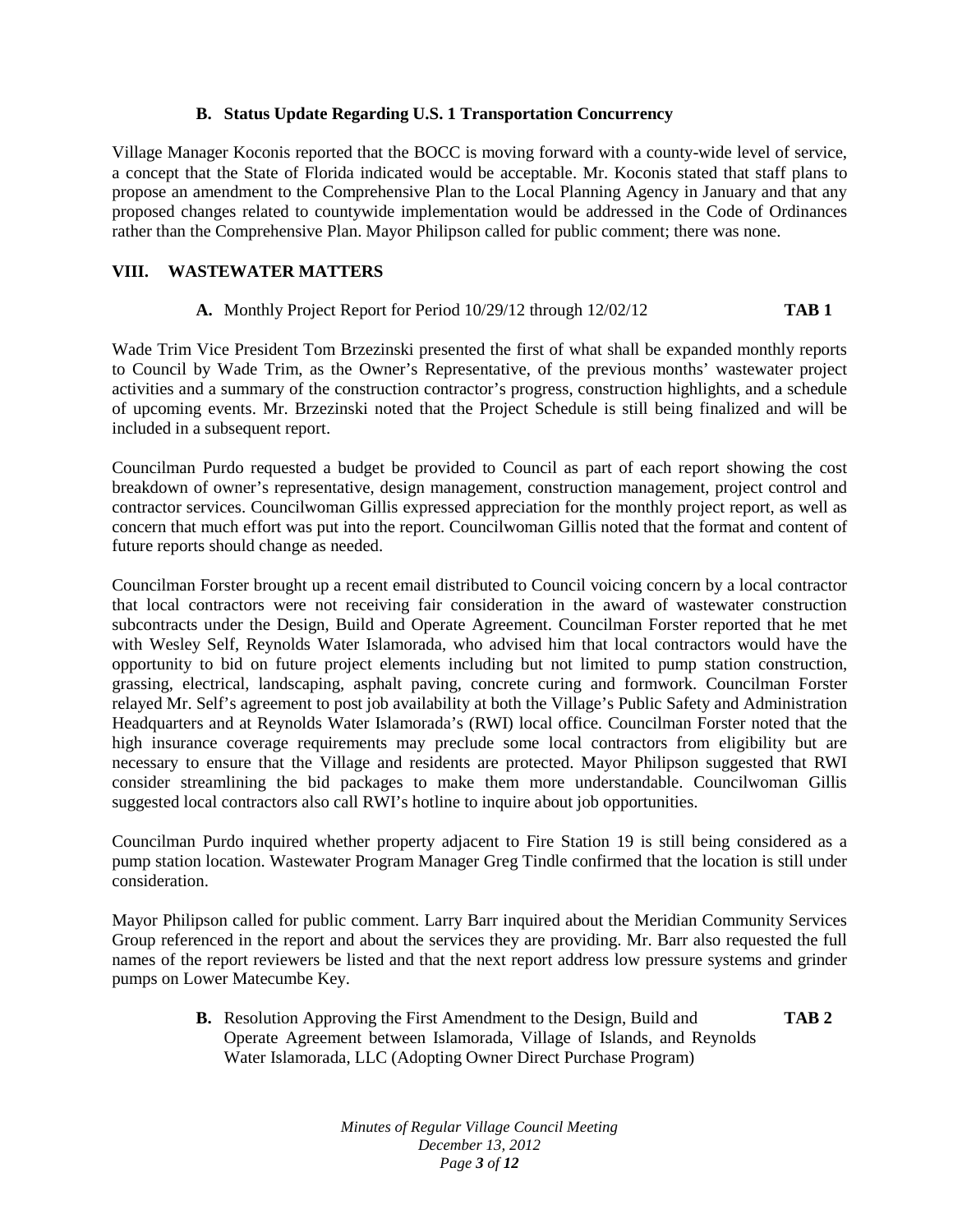**A RESOLUTION OF THE VILLAGE COUNCIL OF ISLAMORADA, VILLAGE OF ISLANDS, FLORIDA APPROVING THE FIRST AMENDMENT TO DESIGN, BUILD AND OPERATE (DBO) AGREEMENT BETWEEN ISLAMORADA, VILLAGE OF ISLANDS, AND REYNOLDS WATER ISLAMORADA, LLC TO DESIGN, BUILD AND OPERATE THE VILLAGE'S WASTEWATER SYSTEM; AUTHORIZING VILLAGE OFFICIALS TO IMPLEMENT THE TERMS AND CONDITIONS OF THE FIRST AMENDMENT; AUTHORIZING THE VILLAGE MANAGER TO EXPEND BUDGETED FUNDS; AUTHORIZING THE VILLAGE MAYOR TO EXECUTE THE FIRST AMENDMENT; AND PROVIDING FOR AN EFFECTIVE DATE**

Village Attorney James White read the title of the resolution. Wastewater Program Manager Greg Tindle delivered the staff report.

Councilwoman Gillis inquired whether the Village would be required to purchase its own insurance on the direct-purchase items. Mr. Tindle stated that staff has received verbal confirmation from the Florida Department of Revenue that current insurance coverage arrangements are adequate, and that staff is currently awaiting written confirmation of this.

Mayor Philipson called for public comment. Greg Matthews suggested that the Village employ a consultant to reach out to package plant owners to encourage them to connect to the system. Mayor Philipson and Councilwoman Gillis expressed interest; Attorney Nina Boniske suggested any direction regarding the issue be made during discussion of general wastewater issues rather than during public comment. Mark Weiss described his experience handling AirVac equipment for the Key Largo Wastewater Treatment District during construction of Key Largo's wastewater system and suggested he would be a qualified individual to do so for the Village. David Makepeace inquired how the \$100,000 minimum threshold to directly purchase materials or equipment was determined. Mayor Philipson requested Mr. Tindle speak to this. Mr. Tindle explained how staff and RWI came to agree on the \$100,000 figure. Ms. Boniske noted that approval of the program creates an administrative expense to the Village. Discussion ensued regarding the approval process, timing, and restrictions.

A motion to adopt the resolution was made by Vice Mayor Blackburn and seconded by Councilwoman Gillis. Village Clerk Ariana Lawson called the role and the motion passed 5-0.

> **C.** Presentation by Water Quality Improvement Citizens' Advisory Committee Chair David Makepeace and Request for Direction Regarding Dependent Wastewater Special District (Councilman Forster)

At the request of Mayor Philipson and Councilman Forster, the presentation was moved up in the agenda from its original placement in Mayor/Council Communications.

Water Quality Improvement Citizens' Advisory Committee Chair David Makepeace narrated a PowerPoint presentation on the merits of forming a Dependent Wastewater Special District. Mr. Makepeace requested Council direct the Committee to either hold a workshop to further discuss formation of a special district, or to cease further exploration of the subject.

Council discussion ensued. Vice Mayor Ted Blackburn recommended holding a workshop to further discuss the subject. Mayor Philipson stated that formation of a special district may have been financially feasible at an earlier stage, but questioned the cost benefits of doing so now. Councilwoman Gillis

> *Minutes of Regular Village Council Meeting December 13, 2012 Page 4 of 12*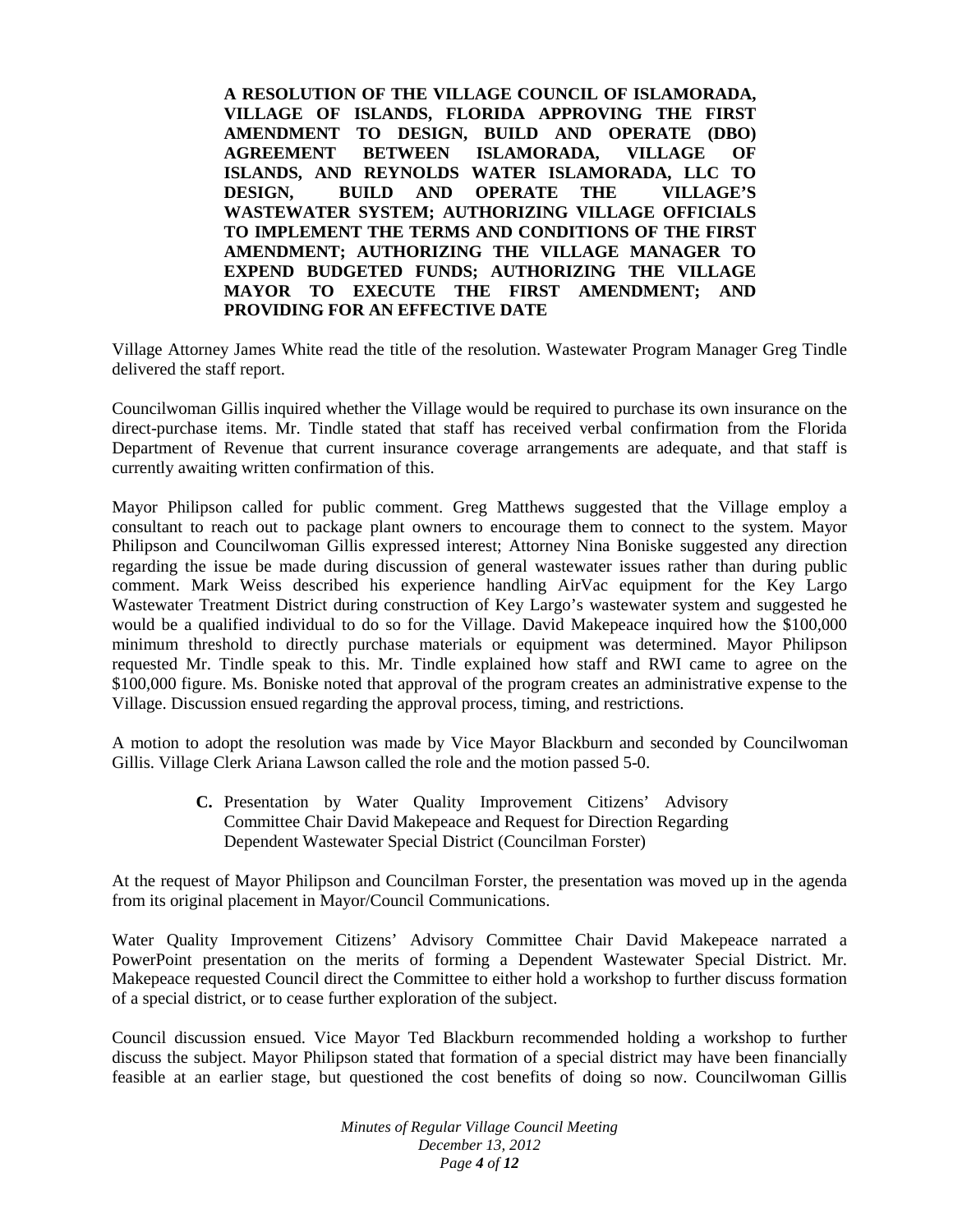commented that special district formation would have been more valuable 1-2 years ago and opined that formation now would not benefit the Village. Councilman Forster stated that he would like to hear more about special district formation at a subsequent workshop. Councilman Forster and Vice Mayor Blackburn expressed concern over the amount of time spent on wastewater matters at Regular Village Council Meetings. Comparisons were made with the Key Largo Wastewater Treatment Special District. Councilwoman Gillis noted that the earliest referendum for an elected special district board could not be held until 2014, with election in 2016, unless a special election is held; and she expressed concern over four-year terms for nominated board members.

Mayor Philipson suggested scheduling a workshop in February 2013. Mr. Makepeace stated that if staff would like to hold a joint workshop with the Water Quality Improvement Citizens' Advisory Committee, the Committee's next meeting is scheduled for January 9, 2013. Councilwoman Gillis requested a copy of the presentation be provided to Council. Attorney Nina Boniske requested Council confirm whether they desire the workshop to be held as a joint meeting with the Water Quality Improvement Citizens' Advisory Committee. Mayor Philipson confirmed that the workshop should be a joint meeting, to be scheduled in February 2013.

> **D.** Resolution Approving the Second Amendment to the Design, Build and **TAB 3** Operate Agreement between Islamorada, Village of Islands, and Reynolds Water Islamorada, LLC (Adopting Property Owner Service Connection Relocation Procedure)

**A RESOLUTION OF THE VILLAGE COUNCIL OF ISLAMORADA, VILLAGE OF ISLANDS, FLORIDA APPROVING THE SECOND AMENDMENT TO DESIGN, BUILD AND OPERATE (DBO) AGREEMENT BETWEEN ISLAMORADA, VILLAGEOF ISLANDS, AND REYNOLDS WATER ISLAMORADA, LLC TO DESIGN, BUILD AND OPERATE THE VILLAGE'S WASTEWATER SYSTEM; AUTHORIZING VILLAGE OFFICIALS TO IMPLEMENT THE TERMS AND CONDITIONS OF THE SECOND AMENDMENT; AUTHORIZING THE VILLAGE MANAGER TO EXPEND BUDGETED FUNDS; AUTHORIZING THE VILLAGE MAYOR TO EXECUTE THE FIRST AMENDMENT; AND PROVIDING FOR AN EFFECTIVE DATE**

Village Attorney James White read the title of the resolution. Wastewater Program Manager Greg Tindle delivered the staff report.

Councilman Purdo compared the proposed procedures to those adopted by the Key Largo Wastewater Treatment District and suggested the Village allow property owners to request relocations up to three days prior to local vacuum pit installation. Mr. Tindle and Wade Trim Vice President Tom Brzezinski stated that the intention is to complete the majority of relocations by 60% design phase to avoid impacting the construction schedule and cost, but that later relocations could still be accomplished. Mr. Brzezinski discussed the October 23-24, 2012 Public Meetings, noting that there are currently 35-40 property owners seeking vacuum pit relocations in the Middle and North Plantation Key service areas.

Mayor Philipson called for public comment. Larry Barr spoke regarding wastewater construction complaints and stated that the Village should afford residents time to contact staff to advise them of potential issues. Jim Bellizzi requested staff allow property owners to provide input into the location of vacuum can installations. Stan Margulies expressed positive comments about the proposed Property Owner Service Connection Relocation Procedures and stated that Reynolds Water Islamorada is delivering

> *Minutes of Regular Village Council Meeting December 13, 2012 Page 5 of 12*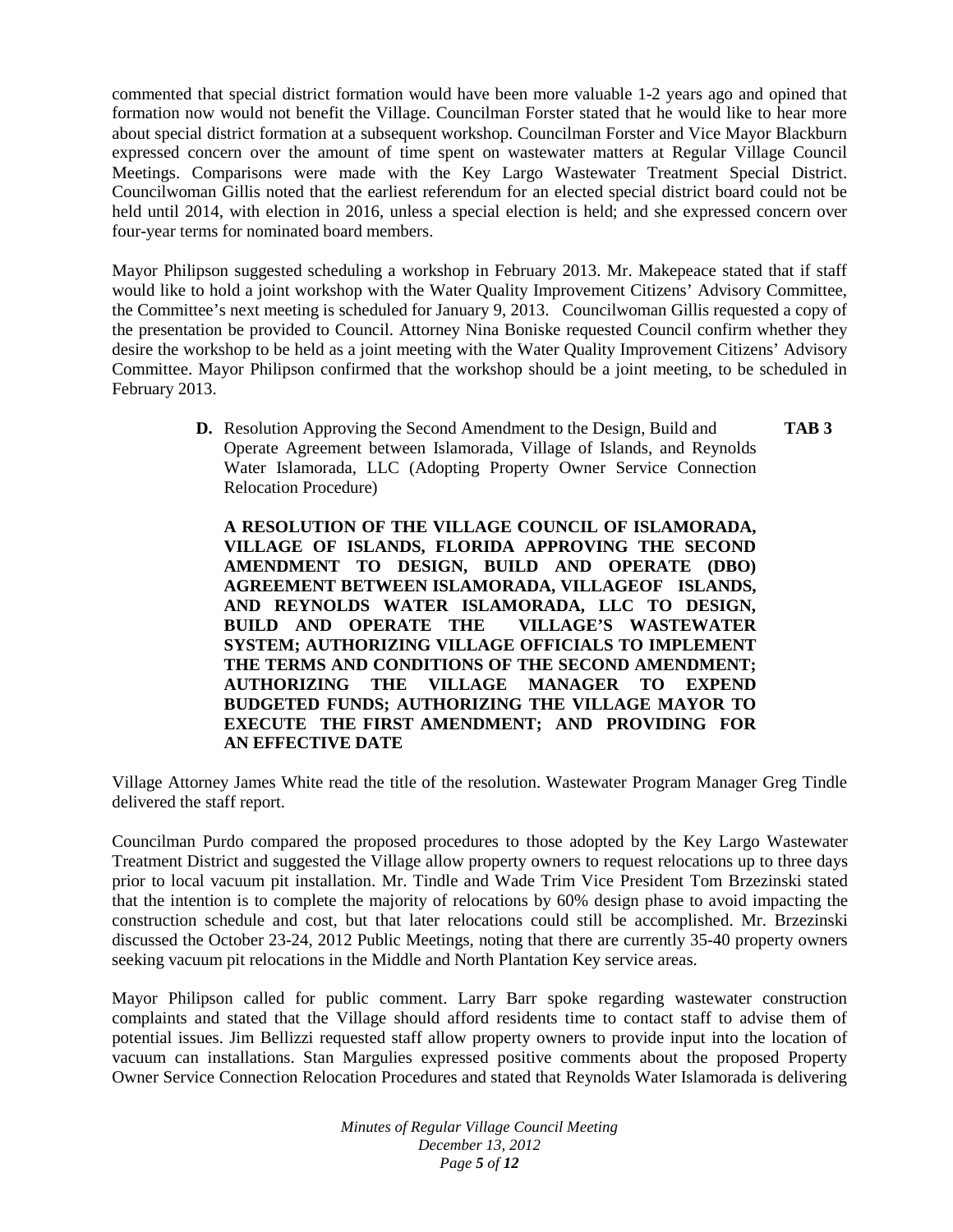a presentation to Venetian Shores residents in January 2013 regarding construction in their neighborhood. Mr. Margulies requested Council consider formation of a Wastewater Special District. David Makepeace expressed support of the proposed Property Owner Service Connection Relocation Procedures and noted that differences between the Village's proposed procedures and those utilized by the Key Largo Wastewater Treatment District may be attributed to restrictions inherent in the different provider agreements. Laraine Cheek spoke regarding the vacuum pit site location for her property and inquired why the connection location she had requested in her wastewater connection survey circa 2008-2009 had not been heeded. Tom Brzezinski, Wade Trim, described how requests were incorporated into the project design and stated that to reduce overall project cost; the design connects multiple homeowners to individual vacuum cans to benefit the community as a whole. Councilman Forster inquired whether there is any remedy for property owners wishing to relocate connections in service areas already at 60% construction completion. Randy Bell, Water Resource Technologies, offered to provide a grinder pump to Mrs. Cheek at no cost as a demonstration station to other property owners. Mrs. Cheek also claimed that she received no notice of when construction would begin in her service area. Mayor Philipson requested Mrs. Cheek schedule an appointment with Wade Trim to discuss relocation options. David Guardino questioned whether design engineers conducted actual field surveys. Hank Paurowski spoke in favor of forming a dependent wastewater special district. Donny Lang stated that the vacuum pit installation for his property has not been sited in a location conducive to the connection he had requested in his wastewater connection survey. Mayor Philipson requested Wade Trim staff meet with Mr. Lang to discuss relocation options. David Makepeace inquired whether property owners in service areas outside Middle Plantation Key would be allowed the opportunity to relocate their connections. Greg Tindle stated that the Middle Plantation Key service area is a unique situation because the design had already been completed prior to the Design, Build and Operate Agreement. Mayor Philipson closed public comment.

Councilwoman Gillis inquired whether connection surveys would be sent out to yet-to-be designed service areas. Tom Brzezinski clarified that the original surveys did not ask where property owners would like their connections to be located but rather where their septic tanks are currently located. Mr. Brzezinski stated that no subsequent surveys will be sent out and that Reynolds Water Islamorada will be conducting field verification of septic tank locations in remaining service areas. Councilwoman Gillis suggested additional outreach to inform property owners of wastewater construction progress and to encourage greater turnout at future Public Meetings. Councilman Purdo inquired whether designs have been updated to include any new construction. Mr. Brzezinski confirmed that design plans are being updated to include new construction as well as opt-outs.

A motion to adopt the resolution was made by Councilwoman Gillis and seconded by Vice Mayor Blackburn. Village Clerk Ariana Lawson called the role and the motion passed 5-0.

> **E.** Resolution Approving the Form of Easement Agreement for Wastewater **TAB 4** Collection and Transmission Facilities between Property Owners and Islamorada, Village of Islands, and Authorizing the Village Manager to Accept the Easement Interests and Execute the Respective Easement Agreements

**A RESOLUTION OF THE VILLAGE COUNCIL OF ISLAMORADA, VILLAGE OF ISLANDS, FLORIDA APPROVING THE FORM OF EASEMENT AGREEMENT FOR WASTEWATER COLLECTION AND TRANSMISSION FACILITIES BETWEEN PROPERTY OWNERS AND ISLAMORADA, VILLAGE OF ISLANDS; AUTHORIZING THE VILLAGE MANAGER TO ACCEPT THE EASEMENT INTERESTS, EXECUTE THE RESPECTIVE EASEMENT AGREEMENTS AND ANY ADDITIONAL NECESSARY** 

> *Minutes of Regular Village Council Meeting December 13, 2012 Page 6 of 12*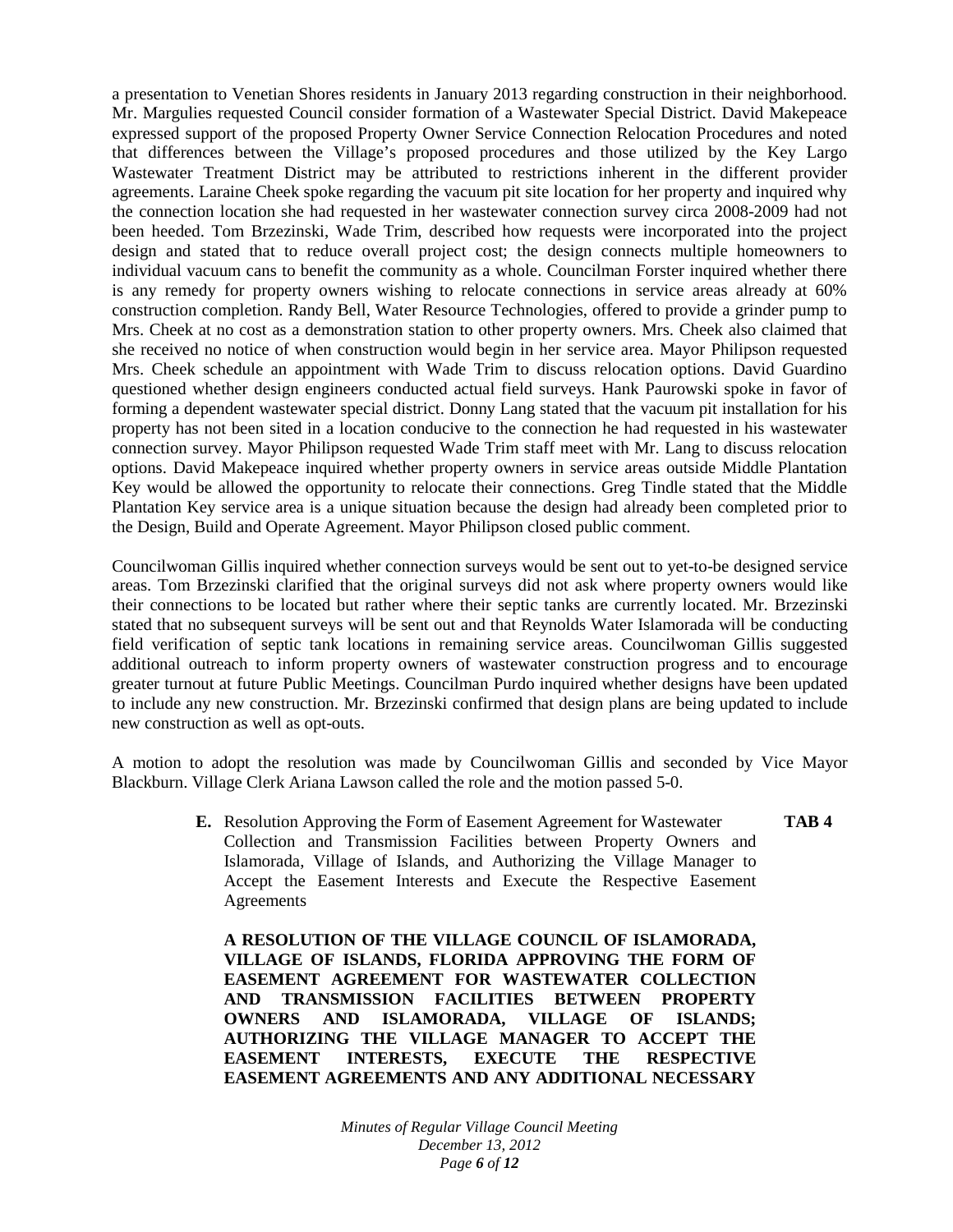#### **AGREEMENTS; AUTHORIZING VILLAGE OFFICIALS TO IMPLEMENT THE TERMS AND CONDITIONS OF THE EASEMENT AGREEMENTS; AUTHORIZING THE VILLAGE MANAGER TO EXPEND BUDGETED FUNDS; AND PROVIDING FOR AN EFFECTIVE DATE**

Village Attorney James White read the title of the resolution. Wastewater Program Manager Greg Tindle delivered the staff report.

Mayor Philipson noted a change to Exhibit "A" of the Easement Agreement from that which was included in the original Agenda packet. The revised Exhibit "A" was changed to state that the Village would restore pre-existing conditions to the acquired easements. Councilman Purdo inquired what the statutory requirement is for distance between sewer lines and water lines. Wade Trim Vice President Tom Brzezinski stated that the required distance is 3 feet.

Mayor Philipson opened public comment. Jim Bellizzi stated he believes the distance requirement is 10 ft rather than 3 ft., per Monroe County code. Mr. Bellizzi requested the Venetian Shores neighborhood be exempted from the requirements of the proposed Easement Agreement. Mr. Bellizzi circulated a plat map of a portion of Venetian Shores for Council to view. Mr. Bellizzi inquired whether the Village would maintain the easements. Mr. Bellizzi also requested clarification as to the type of equipment the Village might place on easements, and he requested the public recording of Easement Agreements be made mandatory. Doug Rabe requested Reynolds Water Islamorada or the Village, rather than the property owner, bear the responsibility of publicly recording Easement Agreements. With regard to earlier discussion of amending the current noise ordinance, Mr. Rabe opined that more enforcement tools should be provided to law enforcement personnel. Mayor Philipson closed public comment.

Councilwoman Gillis requested staff address the public recording language of the Easement Agreement. Village Attorney Nina Boniske recommended changing language to require the Village to publicly record Easement Agreements, noting that the Village Attorney's office would have to consult with Reynolds Water Islamorada and the language of the Design, Build and Operate Agreement, and those recordings would be paid for out of the land acquisition allowance budgeted for the project.

A motion to adopt the resolution was made by Councilwoman Gillis and seconded by Councilman Forster. Village Clerk Ariana Lawson called the role and the motion passed 5-0.

#### **IX. MAYOR / COUNCIL COMMUNICATIONS**

### **X. CONSENT AGENDA**

**A.** Minutes: **TAB 5**

November 29, 2012 Regular Village Council Meeting

A motion to adopt the resolution was made by Councilwoman Gillis and seconded by Councilman Purdo. Village Clerk Ariana Lawson called the role and the motion passed 5-0.

## **XI. ORDINANCES**

There were no ordinances.

#### **XII. QUASI-JUDICIAL**

*Minutes of Regular Village Council Meeting December 13, 2012 Page 7 of 12*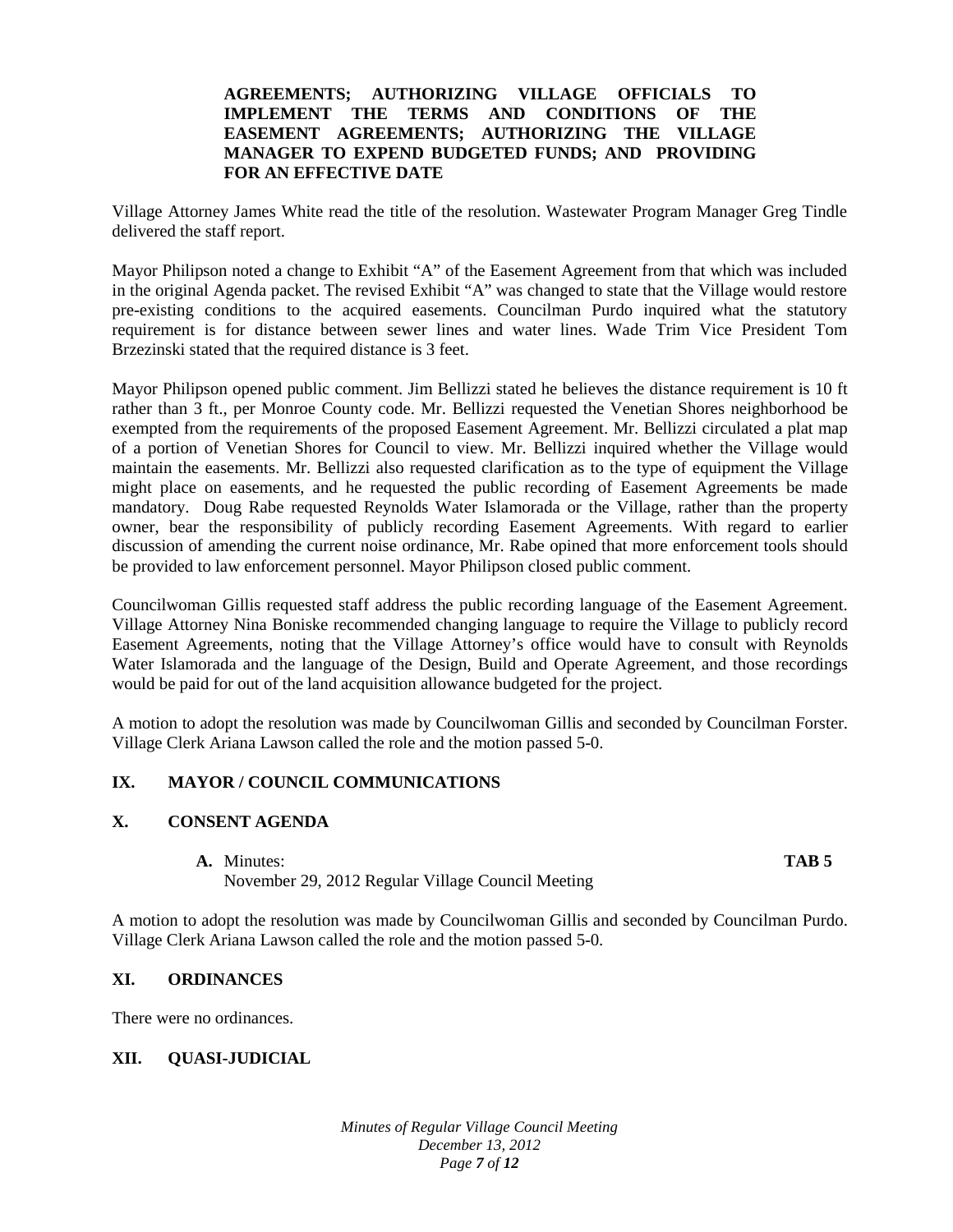There were no quasi-judicial items.

### **XIII. RESOLUTIONS**

**A.** Resolution to Approve the First Amendment to the Professional Services **TAB 6** Agreement between Islamorada, Village of Islands and Raftelis Financial Consultants

**A RESOLUTION OF THE VILLAGE COUNCIL OF ISLAMORADA, VILLAGE OF ISLANDS, FLORIDA APPROVING A FIRST AMENDMENT TO THE PROFESSIONAL SERVICES AGREEMENT BETWEEN RAFTELIS FINANCIAL CONSULTANTS, INC., AND ISLAMORADA, VILLAGE OF ISLANDS TO PROVIDE RATE AND FINANCIAL OPERATIONS CONSULTING SERVICES FOR THE VILLAGE'S WASTEWATER UTILITY; AUTHORIZING VILLAGE OFFICIALS TO IMPLEMENT THE TERMS AND CONDITIONS OF THE AGREEMENT; AUTHORIZING THE VILLAGE MANAGER TO EXPEND BUDGETED FUNDS; AUTHORIZING THE VILLAGE MANAGER TO EXECUTE THE FIRST AMENDMENT OF THE AGREEMENT; AUTHORIZING WAIVER OF COMPETITIVE BIDDING; AND PROVIDING FOR AN EFFECTIVE DATE**

Village Attorney Nina Boniske read the title of the resolution. Finance Director Maria Aguilar delivered the staff report and provided an explanation of the Attorney General's findings regarding competitive bidding, with clarification of the Village's competitive bid procedures. Ms. Aguilar stated that staff is working with the Village Attorney to amend Chapter 2, Article IV of the Village Code, Purchasing Provisions.

Councilman Purdo voiced concern over not utilizing competitive bidding. Vice Mayor Blackburn stated that he felt a waiver of competitive bidding is appropriate and justified in this case to maintain consistency and for the sake of expediency. Councilwoman Gillis, Councilman Forster and Mayor Philipson concurred.

Mayor Philipson called for public comment; there was none.

A motion to adopt the resolution was made by Vice Mayor Blackburn and seconded by Councilwoman Gillis. Village Clerk Ariana Lawson called the role and the motion passed 4-1, with Councilman Purdo voting in opposition.

> **B.** Request for Direction from the Village Council Relating to Additional **TAB 7** Wastewater Rate Analysis Consulting Services

**A RESOLUTION OF THE VILLAGE COUNCIL OF ISLAMORADA, VILLAGE OF ISLANDS, FLORIDA APPROVING A SECOND AMENDMENT TO THE PROFESSIONAL SERVICES AGREEMENT BETWEEN RAFTELIS FINANCIAL CONSULTANTS, INC., AND ISLAMORADA, VILLAGE OF ISLANDS TO PROVIDE RATE AND FINANCIAL OPERATIONS CONSULTING SERVICES FOR THE VILLAGE'S WASTEWATER UTILITY; AUTHORIZING VILLAGE OFFICIALS TO IMPLEMENT THE TERMS AND CONDITIONS OF THE AGREEMENT; AUTHORIZING THE VILLAGE MANAGER TO EXPEND BUDGETED FUNDS; AUTHORIZING THE VILLAGE** 

> *Minutes of Regular Village Council Meeting December 13, 2012 Page 8 of 12*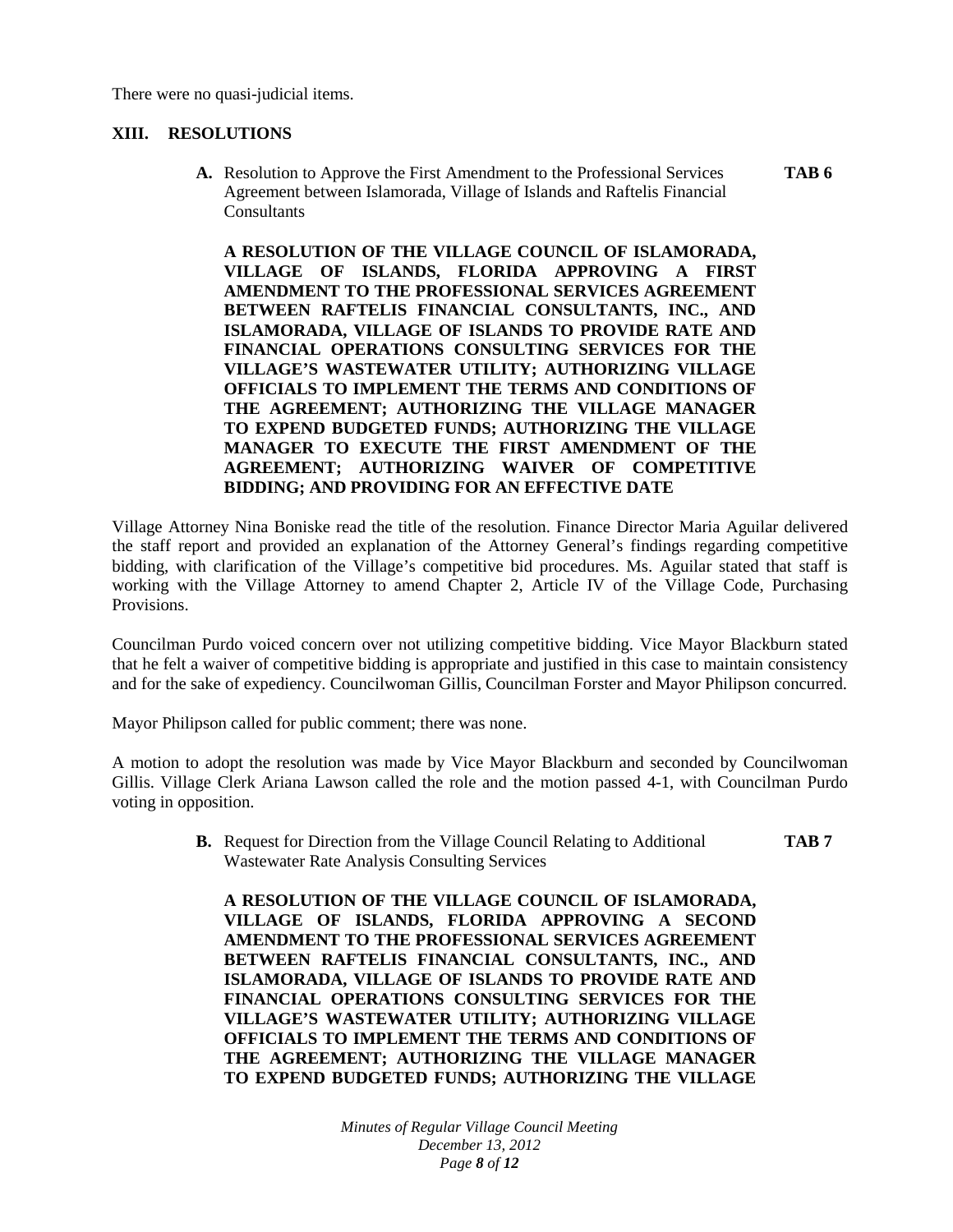### **MANAGER TO EXECUTE THE SECOND AMENDMENT OF THE AGREEMENT; AUTHORIZING WAIVER OF COMPETITIVE BIDDING; AND PROVIDING FOR AN EFFECTIVE DATE**

Village Attorney James White read the title of the resolution.

Maria Aguilar delivered the staff report and Anthony Hairston, Raftelis Financial Consultants, Inc., provided an explanation of the proposed amendment. Mr. Hairston explained how the original rate analysis would be updated to adapt to the new project schedule established pursuant to the Design, Build and Operate Agreement; reflect the confirmed availability of Everglades restoration bond funds (Mayfield Grant) in 2013 and infrastructure tax funds; and incorporate updated flow data from the Florida Keys Aqueduct Authority. Mr. Hairston stated that the study will culminate in the production of a billing rate structure for North Plantation Key and the Remaining Service Area.

Councilwoman Gillis inquired whether the study would help determine whether the same rates could eventually be charged throughout the Village, regardless of service area. Mr. Hairston stated that the study would help determine whether that would be a possibility.

Mayor Philipson called for public comment. Larry Barr requested clarification of how equivalent dwelling units (EDUs) were determined and asked why condominium EDUs were 0.8 instead of 1.0. Council and staff advised Mr. Barr that the Village had revised its definition of EDUs and changed the condominium EDU to 1.0. Councilman Purdo requested staff advise him at a future date whether equivalent dwelling units would be revised for laundromat facilities operating within the Village. David Guardino requested confirmation that the Village may consider utilizing separate water meters for irrigation and non-household water usage. Mayor Philipson confirmed this. Mayor Philipson closed public comment.

A motion to adopt the resolution was made by Councilwoman Gillis and seconded by Vice Mayor Blackburn. Village Clerk Ariana Lawson called the role and the motion passed 3-2, with Mayor Philipson and Councilman Purdo voting in opposition. Mayor Philipson stated that he would have preferred the item be competitively bid.

> **C.** Resolution – Approval of the Residential Building Permit Allocation System **TAB 8** Ranking and Awards Quarter 4 of 2012

**A RESOLUTION OF THE VILLAGE COUNCIL OF ISLAMORAD, VILLAGE OF ISLANDS, FLORIDA, APPROVING THE RESIDENTIAL BUILDING PERMIT ALLOCATION RANKINGS AND AWARDING RESIDENTIAL BUILDING PERMIT ALLOCATIONS FOR QUARTER 4 OF 2012 OF THE BUILDING PERMIT ALLOCATION SYSTEM; AND PROVIDING FOR AN EFFECTIVE DATE**

Village Attorney James White read the resolution. Cheryl Cioffari delivered the staff report. Mayor Philipson called for public comment; there was none.

A motion to adopt the resolution was made by Councilwoman Gillis and seconded by Councilman Forster. Village Clerk Ariana Lawson called the role and the motion passed 5-0.

> **D.** Approval of a Resolution Approving Legal Services Contract with Campbell **TAB 9** & Malafy, Weitz & Luxenberg, P.C.; Levin, Papantonio, Thomas, Mitchell,

> > *Minutes of Regular Village Council Meeting December 13, 2012 Page 9 of 12*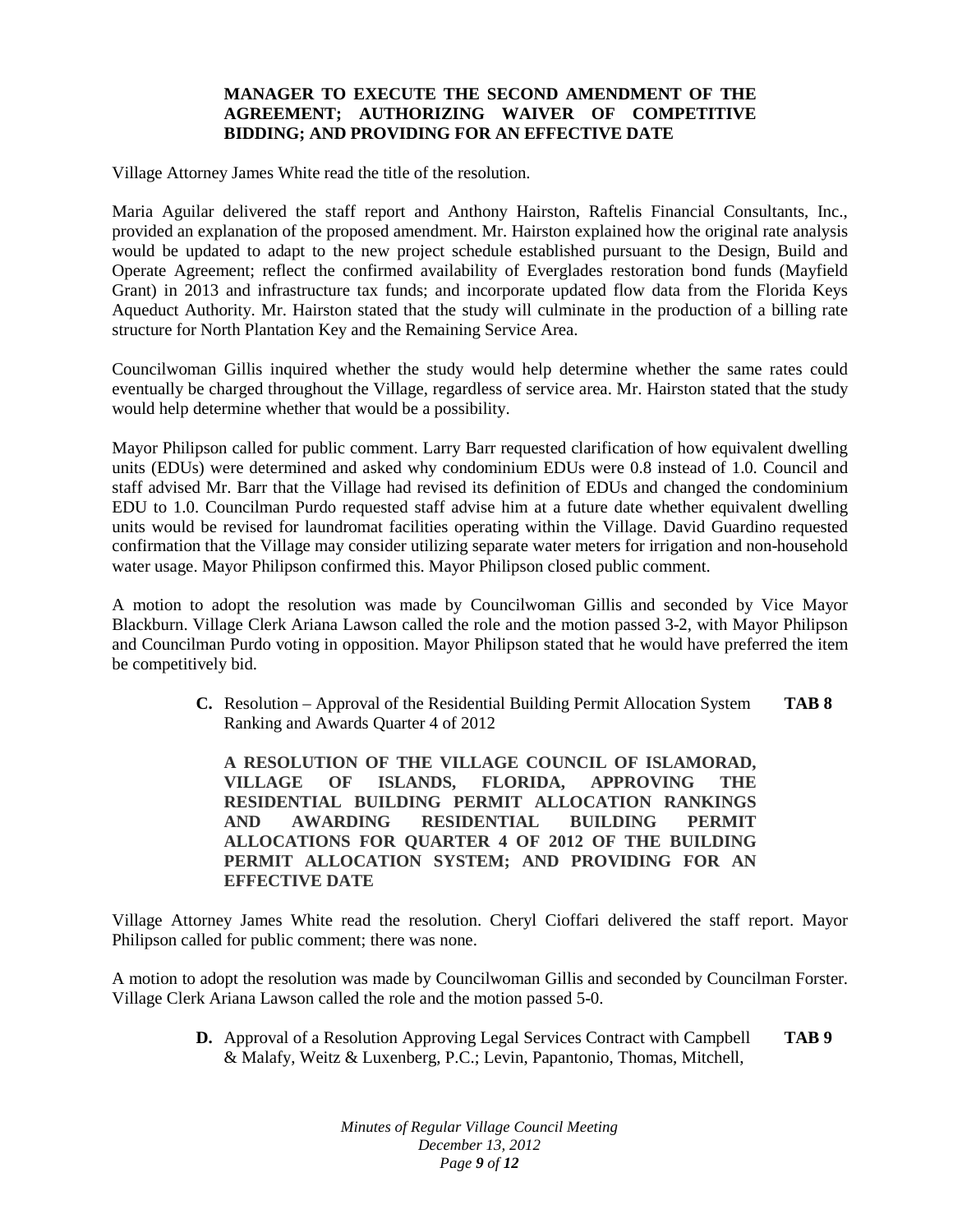Rafferty & Proctor, P.A.; Hinkle & Foran, P.A.; Baron and Budd, P.C.; Morgan and Morgan, P.A.; and Beggs & Lane (Collectively "Special Counsel") to Service as Special Counsel for BP Claims for the Deepwater Horizon Oil Spill

**APPROVAL OF A RESOLUTION APPROVING A LEGAL SERVICES CONTRACT WITH CAMPBELL & MALAFY, WEITZ & LUXENBERG, P.C.; LEVIN, PAPANTONIO, THOMAS, MITCHELL, RAFFERTY & PROCTOR, P.A.; HINKLE & FORAN, P.A.; BARON AND BUDD, P.C.; MORGAN AND MORGAN, P.A.; AND BEGGS & LANE (COLLECTIVELY "SPECIAL COUNSEL") TO SERVE AS SPECIAL COUNSEL FOR BP CLAIMS FOR THE DEEPWATER HORIZON OIL SPILL**

Village Attorney James White read the resolution. Village Attorney Nina Boniske delivered the staff report.

Vice Mayor Ted Blackburn stated that the Monroe County Board of County Commissioners (BOCC) had directed County staff at their last BOCC Meeting to move forward in a similar manner. In response to an inquiry from Councilwoman Deb Gillis, Ms. Boniske confirmed that Council's approval would be of the contract in form. Vice Mayor Blackburn expressed his support for the item.

Mayor Philipson called for public comment; there was none.

A motion to adopt the resolution was made by Councilman Purdo and seconded by Councilman Forster. Village Clerk Ariana Lawson called the role and the motion passed 5-0.

> **E.** Proposed Resolution Establishing an Ad Hoc Solid Waste Services Citizens' **TAB 10** Advisory Committee

**A RESOLUTION OF THE VILLAGE COUNCIL OF ISLAMORADA, VILLAGE OF ISLANDS, FLORIDA, ESTABLISHING THE AD HOC SOLID WASTE SERVICES CITIZENS' ADVISORY COMMITTEE; PROVIDING FOR THE TERM AND COMPOSITION; PROVIDING FOR MEETINGS AND DISQUALIFICATION OF MEMBERS; PROVIDING FOR STAFF PARTICIPATION; PROVIDING FOR GOALS AND OBJECTIVES; PROVIDING FOR DUTIES AND RESPONSIBILITIES; PROVIDING FOR DISSOLUTION; AND PROVIDING FOR AN EFFECTIVE DATE**

Village Attorney James White read the resolution. Village Manager Ed Koconis delivered the staff report.

Mayor Philipson expressed disappointment that the matter was to be pursued via committee rather than task force. Council discussion ensued.

Mayor Philipson called for public comment. David Makepeace stated that establishing a committee would effectively quash the appearance of impropriety. Mr. Makepeace volunteered his services as a potential committee member. Mayor Philipson closed public comment.

Councilwoman Deb Gillis offered a motion to approve. Councilman Forster seconded the motion. Village Clerk Ariana Lawson called the role and the motion passed 5-0.

> *Minutes of Regular Village Council Meeting December 13, 2012 Page 10 of 12*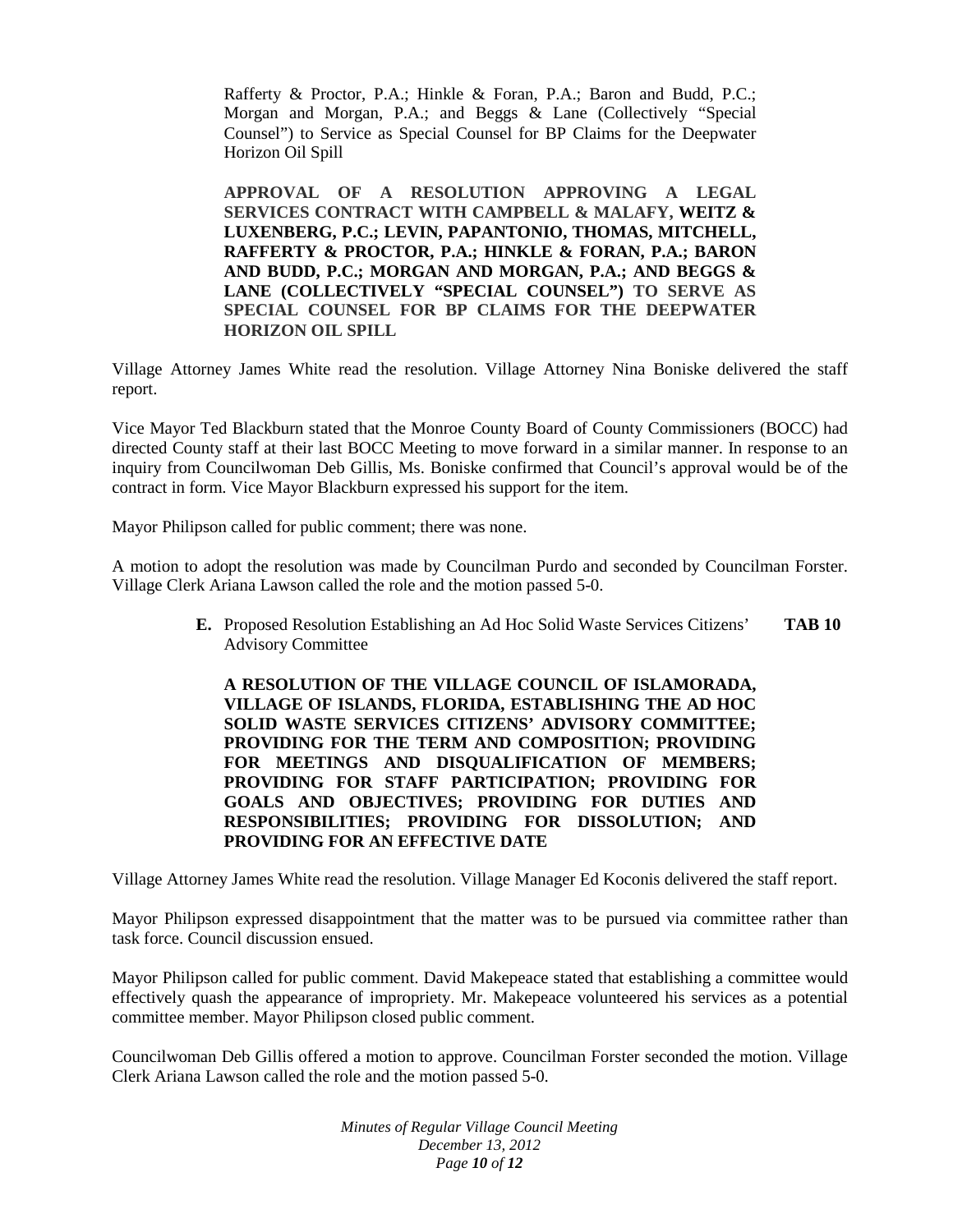The following appointments were announced to the Ad Hoc Solid Waste Services Citizens' Advisory Committee: Councilwoman Gillis appointed Don Achenberg; Vice Mayor Blackburn appointed Dave Boerner; Councilman Forster appointed George Hertel; Councilman Purdo appointed Dick Hagood; and Mayor Philipson appointed David Makepeace.

### **XIV. MOTIONS**

**A.** Approval of Regular Village Council Meetings for Calendar Year 2013 **TAB 11**

Village Manager Ed Koconis delivered the staff report and requested direction from Council. Mayor Philipson called for public comment; there was none. Council approved the calendar as-is, with direction to amend the schedule as needed if conflicts arise during the year.

#### **XV. UNFINISHED BUSINESS**

**A.** Set Dates for Workshops to Address Planning/Building Departments and Village Attorney

Mayor Philipson stated that Mayor Philipson and Vice Mayor Blackburn will be traveling to Washington, D.C. January 22-23, 2013 and perhaps again February 5-6, 2013 to request congressional funding in support of the Village's wastewater implementation project.

Council requested staff schedule the following:

January 11, 2013 – 10:00 a.m. Village Council Workshop to discuss the Planning/Building **Departments** 

February 6, 2013 – 10:00 a.m. Joint Meeting with the Water Quality Improvement Advisory Committee to discuss formation of a Dependent Wastewater Special District

February 8, 2013 – 10:00 a.m. Village Council Workshop to discuss the Village Attorney/Legal **Services** 

Council also requested staff coordinate the Wet-Net groundbreaking ceremony for 9:00 am on Friday, January 11, 2013.

### **XVI. MAYOR / COUNCIL COMMUNICATIONS**

Vice Mayor Blackburn provided a summary of the Monroe County Board of County Commissioners' recent (BOCC) Meeting regarding the RESTORE Act response and BP oil spill claims. Vice Mayor Blackburn reported that the BP federal trial is scheduled for January 2013, with any settlement taking place before then. Monroe County reportedly anticipates receiving \$5.8-23.3 million in settlement funds, and is considering options for funds distribution to municipalities. Vice Mayor Blackburn referenced a letter dated December 12, 2012 from the City of Marathon to the Monroe County Administrator, advising the County of the City Council's selection of Model #4 with regard to funds distribution committee composition, modified to allow participation by elected officials. Council discussion ensued regarding Village representation on the funds distribution committee. Council agreed to draft a position letter similar to the City of Marathon's for transmission to the County Administrator.

> *Minutes of Regular Village Council Meeting December 13, 2012 Page 11 of 12*